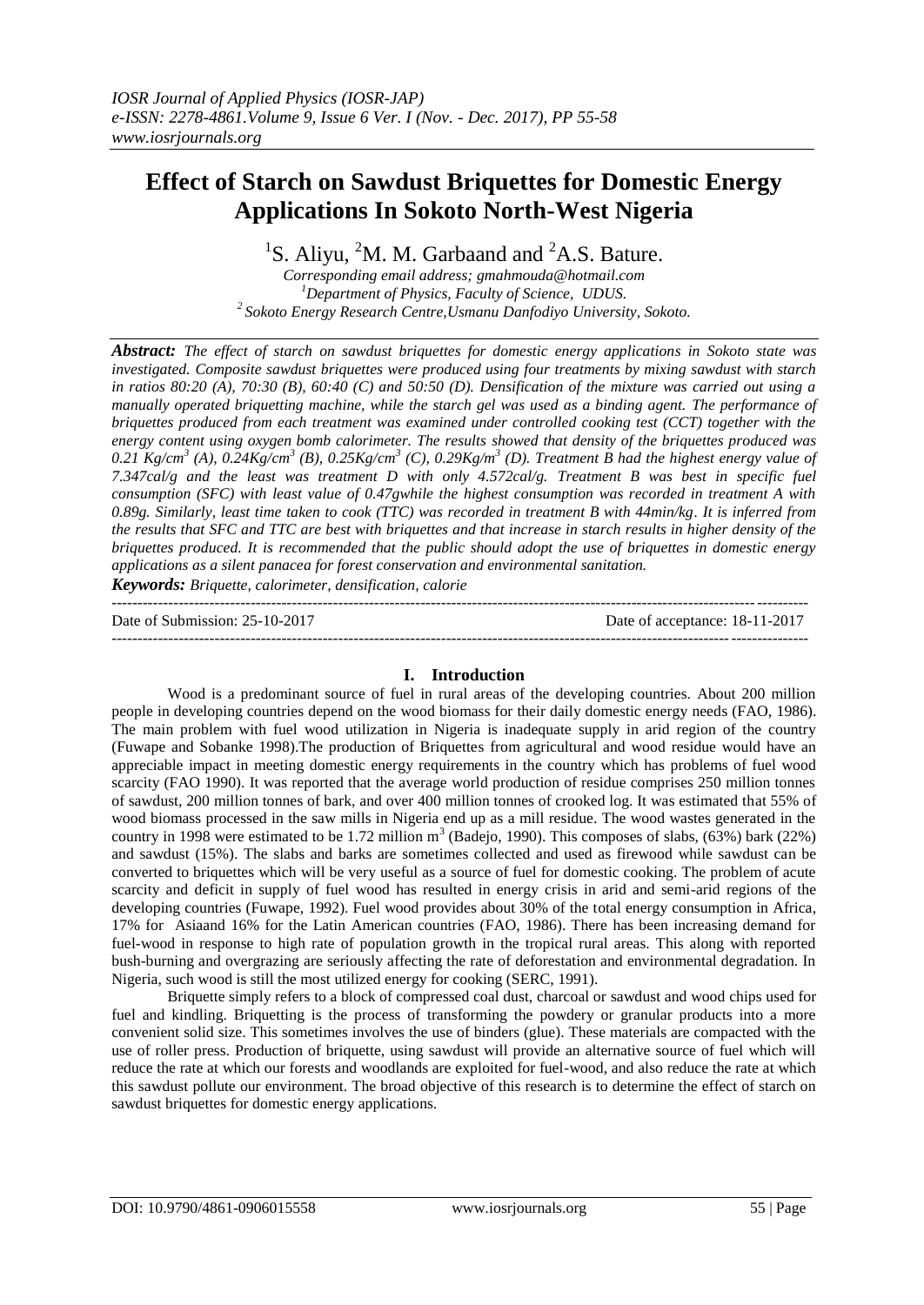# **II. Materials And Methods**

The research was carried out in Sokoto Energy Research Centre (SERC) of Usmanu Danfodiyo University, Sokoto. Sokoto State has a landmass of 28,232.37  $km^2$  The state is located between longitude 11<sup>0</sup> 13' to 13<sup>o</sup> 50 E and latitude 4<sup>0</sup> to 6 N. it is bordered in the North by Niger Republic Zamfara state to the East and Kebbi state to the South and West. (Sokoto State Tourists Guide, 2010). It has a population of about 4,244,399 (census 2006).The state falls within Sudan Savannah vegetation zone of Nigeria which is characterized by few scattered trees, and grasses that cover about 30% of the ground (Baba *et al*., 2000).The predominant plant species in the area include *Adansoniadigitata*, *Balanitesaegyptica*, *Acacia nilotica*, *Cynodondactylon*, *Andropogungayanus,etc (Aliyu, 2006).The minimum and maximum temperatures are within the range of 19<sup>0</sup>C* and  $38^{\circ}$ C respectively. The relative humidity ranges from  $52 - 56\%$  (Senchi, 2005). Interestingly, Sokoto is one of the hottest cities in the world, however the maximum daytime temperature for most of the years is generally  $40^{\circ}$ C (104.0<sup>o</sup>F) with the dryness makes the heat bearable (Anon, 2007). The warmest months are from February - April where the daytime temperature exceeds 45<sup>o</sup>C (113<sup>o</sup>F) with highest temperature recorded at 47.2<sup>o</sup>C  $(117.0^{\circ}$ F) which was the highest temperature recorded in Nigeria. The rainfall mostly starts in either early or late May and ends in September. The mean annual rainfall ranges from 500mm to 1300mm which is un-evenly distributed (Ojanuga, 2004). Dry season mostly comes around October and last up to September. Hammatan is windy and dusty and cold, hence, cold and dry periods are both experienced in the state.The soil is mostly Sandy to loamy with low soil fertility particularly in primary nutrients - Nitrogen, potassium, Phosphorus (Fatubarin, 2004). The people of Sokoto state are mostly Hausa and Fulani, predominantly Muslims with about 80% farmers. The economic activities in the state include farming (irrigated), rearing of animals (cattle, sheep, goats), tanning, trade, etc.

# **Controlled Cooking Test (CCT)**

Controlled cooking test was carried out to cook 200g of rice which was uniform for all the samples of briquette produced at different ratio of binder. Before the test, mass of the empty pot and initial mass of the briquette was measured.

# **Specific Fuel Consumption (SFC)**

Specific fuel consumption and time taken to cook 200 grams of rice was computed in line with the relationship below:

i. The Specific Fuel Consumption (SFC) for a Controlled Cooking Test (CCT) is expressed is per Danshehu *et al*., (1992):

 $SFC = \frac{(Mfo - Mft)(1-X)}{Mpc Mc}$ 1.5mc  $Mpc - Mp$ 

ii. The time spent in controlled cooking test is given as per Danshehu et al, (1992):

totaltimespentincooking

 $t=$ totalmassofcookedfood

$$
=\frac{t_0-t_1}{M_{pc}-M_p}
$$

 $\ddot{t}$ 

Where:  $t = \text{Cooking time}$  for 1 kg of food stuff (min/kg)

 $t_0$  = Initial time before cooking (min)

 $t_1$  = Final time after cooking (min)

 $M_{pc}$  = Mass of pot with cooked food (kg)

 $M_p$  = Mass of empty pot

 $X =$ The moisture content value of fuel assumed to be zero i.e. 100% dryness.

 $M<sub>C</sub>$  = Mass of charcoal left (kg)

 $M_{fo}$  = Initial mass of fuel before burning (kg)

 $M<sub>ft</sub>$  = Final mass of fuel after burning (kg)

The mass of charcoal  $M_c$  left after the briquette were combusted will be negligible hence  $M_c$  isassumed to be zero.

# **Sample collection and treatment**

Sampled sawdust was collected from Kara market. The choice of binder is because of its availability and low cost coupled with its binding ability, inoffensive smell and availability in its natural form. The sawdust and starch binder were combined into four (4) treatment combinations. Thus,Treatment A=80:20 of sawdust and starch, Treatment B=70:30, Treatment C=60:40, Treatment D=50:50 respectively.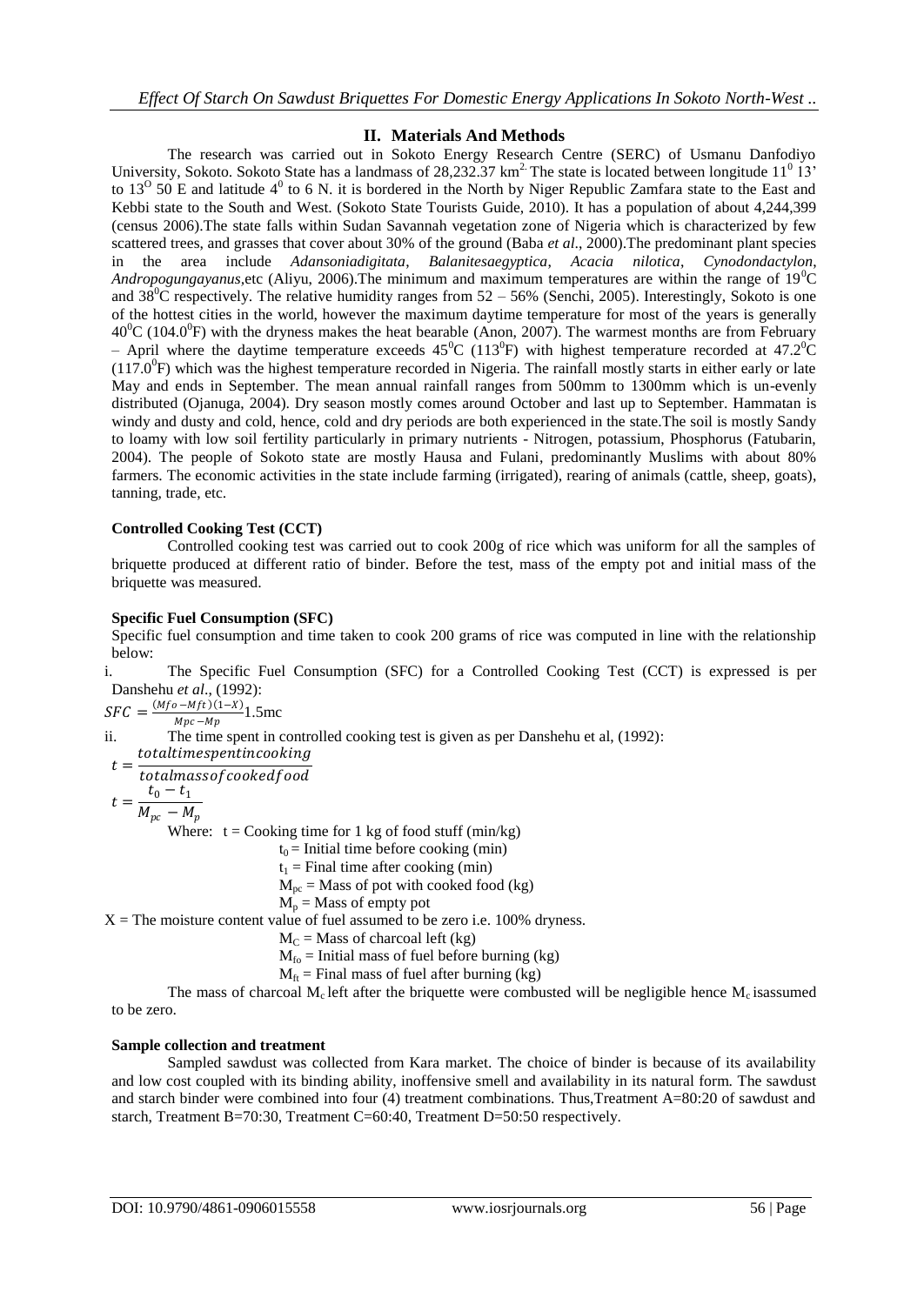#### **Experimental Design**

Complete randomized design was used to test the effect of additive (binder) in sawdust briquette at each level of composition or ratio of sawdust to additive which has four treatments, replicated three times.

#### **Data Collection**

Sampled sawdust and binder were simultaneously measured using electronic weighting balance before the mixture. Data were collected from compressed briquette produced before and after drying.

#### **Data Analysis**

The data obtained was subjected to ANOVA to test the performance of the composite briquettes for significant difference at 5% level of significance and the best treatment was compared with firewood to test the SFC. Where significant difference exists, the data was furthered subjected to post mortem analysis using Duncan's Multiple Range Test (DMRT).

#### **Density**

# **III. Results**

The results in table 1 shows the mean density of the briquettes produced. It was observed that there was significant difference between the treatments ( $p<0.05$ ). The highest density was recorded in treatment D  $=0.2900$ g/cm<sup>3</sup>, followed by treatment C=0.2433g/cm<sup>3</sup>. Treatment B had 0.2500g/cm<sup>3</sup>, while the least was found to be treatment A with  $0.2067$ g/cm<sup>3</sup>. This indicate that increase in the quantity of starch leads to the increase in density of the composites produced

| <b>Table1:</b> Mean Density $(g/cm^3)$ of the composite briquettes |                   |                           |  |  |
|--------------------------------------------------------------------|-------------------|---------------------------|--|--|
| S/no                                                               | <b>Treatments</b> | Mean and SD               |  |  |
|                                                                    |                   | $0.2067 \pm 0.04^b$       |  |  |
|                                                                    |                   | $0.2433 \pm 0.05^{ab}$    |  |  |
|                                                                    |                   | $0.2500 \pm 0.02^{ab}$    |  |  |
|                                                                    |                   | $0.2900 \pm 0.04^{\circ}$ |  |  |

Means followed by the same letter are not statistically different according to Duncan Multiple Range Test (DMRT) at 5% level of significance.

**Table2:** Mean Energy (cal/g) Values of Briquettes

#### **Energy (Caloric Value)**

Table 2 shows the mean energy of the briquettes produced, with treatment B having the highest mean (7.347cal) and the lowest mean was recorded in treatment D with value of 4.572cal. Statistically there is no significant difference between the energy content of the briquettes produced.

| S/no | <b>Treatment</b> | <b>Mean and SE</b>           |
|------|------------------|------------------------------|
|      |                  | $6.015 \pm 6.94^{\text{ns}}$ |
|      |                  | $7.347 + 3.46$ <sup>ns</sup> |
|      |                  | $6.159 \pm 6.72^{\text{ns}}$ |
|      |                  | $4.572 + 3.34$ <sup>ns</sup> |

Ns= No significant difference.

#### **Specific Fuel Consumption (SFC) and Time Spent in Cooking**

From the results, it was observed that the lowest value of fuel consumed by cooking 200g of rice was recorded in treatment B with 0.47g, followed by C with 0.64g, D with value of 0.86 and A with value of 0.89g.Time spent in cooking 200g of rice showed the following pattern - treatment B with 44min/kg, D  $=47$ min/kg, C= 48min/kg and A= 50min/kg and firewood 53min/kg.

**Table3:**MeanSpecific Fuel Consumption (SFC) and Time Spent in Cooking (TSC) 200g of rice

| S/no | <b>Treatments</b> | S.F.C(g) | Time $(min/kg)$ |
|------|-------------------|----------|-----------------|
|      | $\Gamma$          | 0.89     | 50              |
|      |                   | 0.47     | 44              |
|      | ъ.                | 0.64     | 48              |
|      |                   | 0.86     | 47              |
|      | Firewood          | 0.89     | 53              |